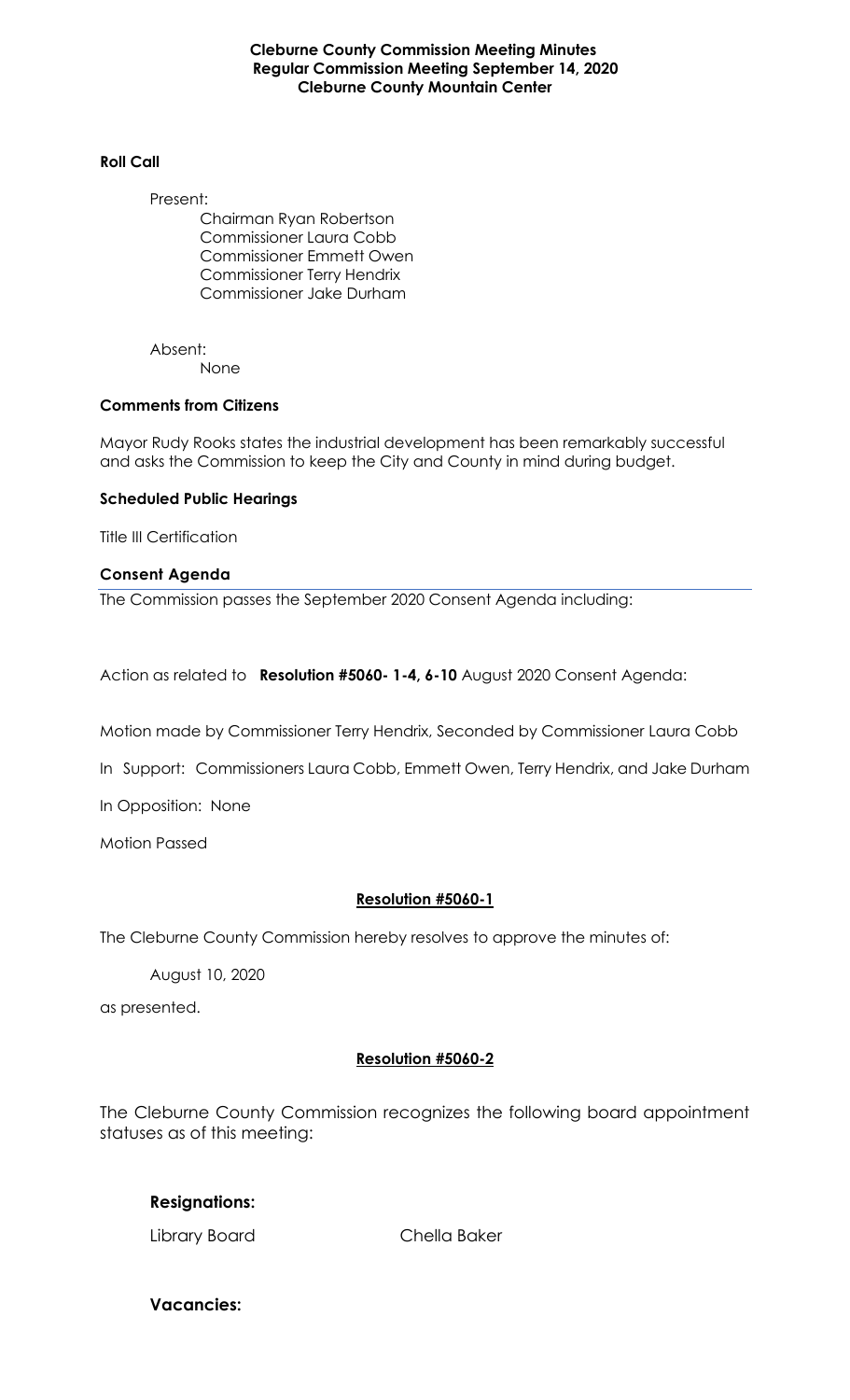# **Board Appointments:**

| Library Board | Sue Taylor |
|---------------|------------|
| Library Board | Pam Payne  |

# **Resolution #5060-3**

Whereas, the Commission has previously passed a Continuity of Operations Plan for the duration of the State of Emergency declared as a result of the COVID-19 situation or until the August meeting, whichever comes first; and

Whereas, we have reached the September meeting and the State of Emergency is still active.

Therefore, the Cleburne County Commission extends the Continuity of Operations Plan for the duration of the State of Emergency, or the Commission's October meeting, whichever comes first.

# **Resolution #5060-4**

**Whereas,** the Cleburne County Commission has asked to approve all purchase orders over \$15,000.

**Therefore,** the Cleburne County Commission hereby approves the following requests:

## Cleburne County Engineer

Emergency repair CR497 \$29,950

## **Resolution #5060-6**

WHEREAS, Cleburne County Commission in Cleburne County, Alabama wishes to make application to the Alabama Department of Economic and Community Affairs for FY2020 Community Development Block Grant County Fund Assistance for the Cleburne County Water Authority to conduct a water system extension; and

WHEREAS, the Cleburne County Commission will submit an application to the Alabama Department of Economic and Community Affairs (ADECA) for grant assistance through the Community Development Block Grant (CDBG) program; and

WHEREAS, per ADECA application guidelines, the Cleburne County Water Authority will commit \$38,500 in cash and \$8,585.28 in in-kind labor for use a local match.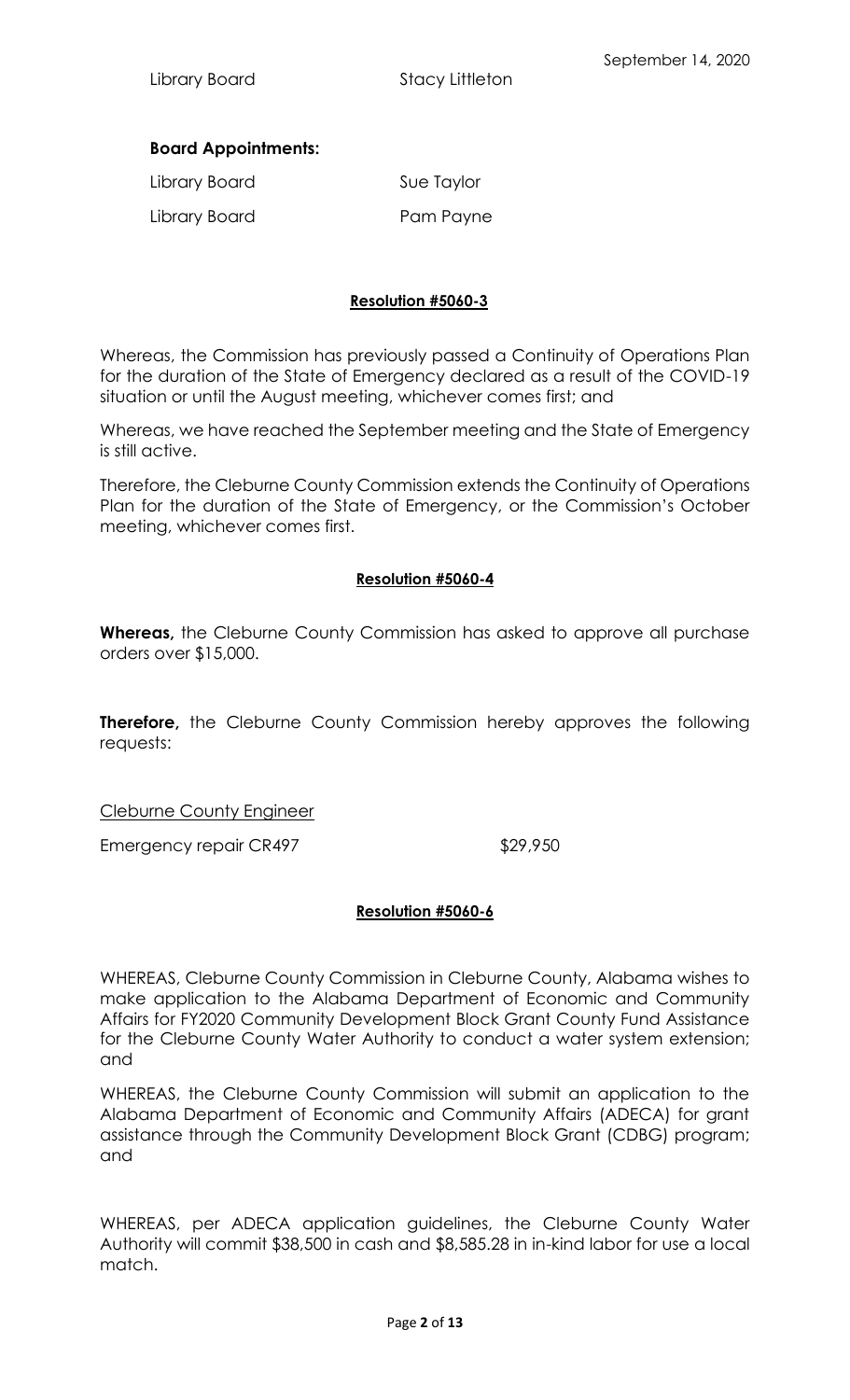NOW, THEREFORE, BE IT RESOLVED that the Cleburne County Commission confirms that the Cleburne County Water Authority, Alabama, will hold \$38,500 in reserve for use as cash-match and \$8,585.28 in in-kind labor.

# **Resolution #5060-7**

 Whereas, the Cleburne County Commission is authorized to declare property as surplus when said property is deemed to be of no further use or value to the County; and

Whereas, the County has identified the following items which it has deemed to be of no further use to the County:

• Mini Excavator

• Therefore, the Cleburne County Commission declares the equipment to be surplus property, and authorizes the County Engineer to oversee the disposition processes.

# **Resolution #5060-8**

Whereas, budget needs can change during the course of the year due to unforeseen circumstances; and

Whereas, the budget needs an increase for the following items for accurate financial reporting:

COVID expenditures / CARES Act

Election expenditures / CARES Act

SEP Lighting Grant Expenditures / Revenues

Secondary Road Expenditures / Revenues

Therefore, the Cleburne County Commission approves the following budget increases:

COVID expenditures / Cares Act - \$30,000

COVID Election expenditures / Cares Act - \$35,000

General Fund SEP Project – Revenue / Expenditures \$25,000

Secondary Road – Revenue / Expenditures - \$26,000

# **Resolution #5060-9**

Whereas, the Cleburne Engineer has solicited bids for Bituminous Surface Treatment and for Fleet Maintenance; and

Whereas, the County Engineer has made his recommendation.

Therefore, the Cleburne County Commission hereby awards the bids as follows: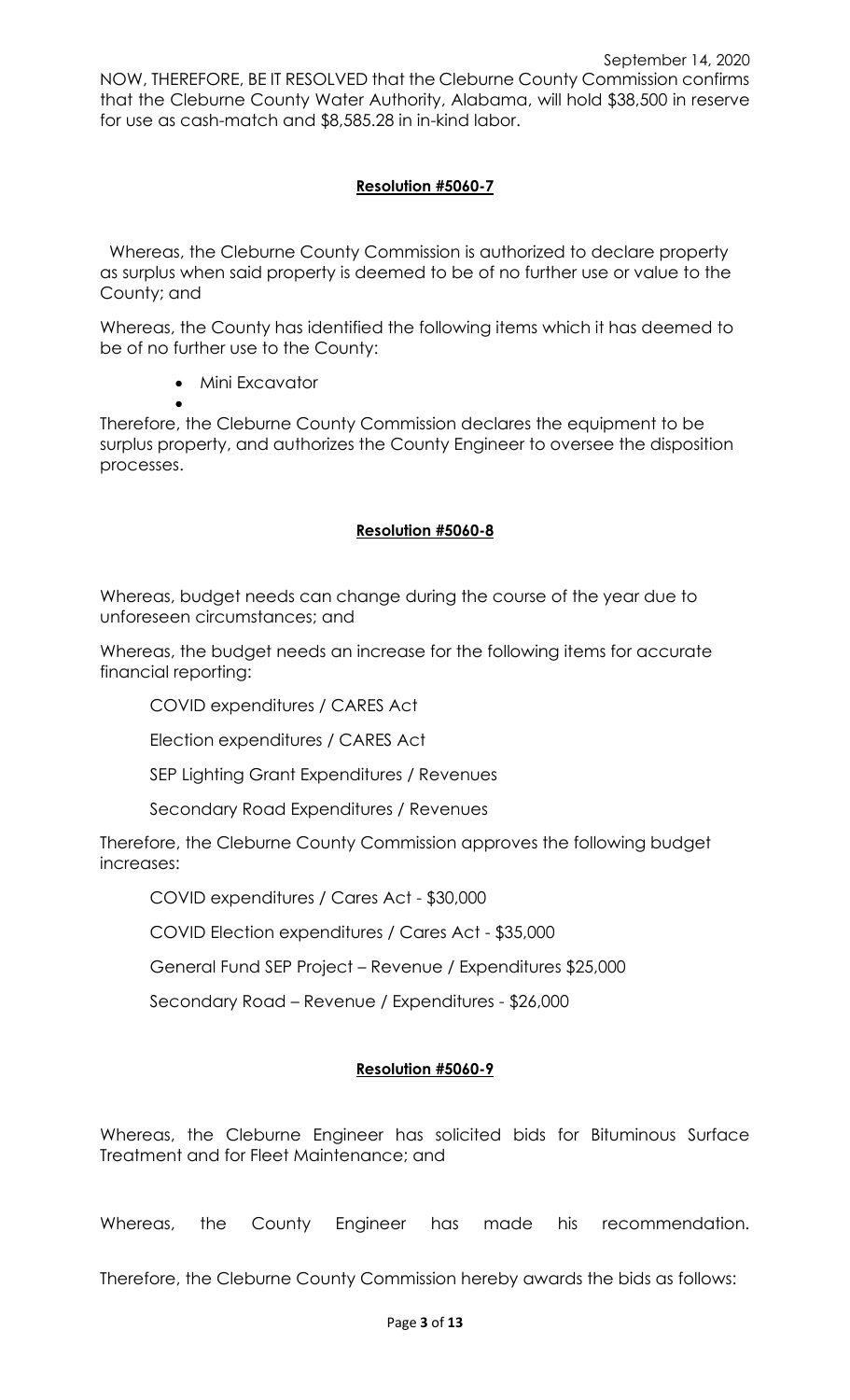Bituminous Surface Treatment –

Charles E Watts, Inc

Fleet Maintenance -

Diesel – split between Matthews Repair and Crosson Truck

Gasoline – Brooks Auto

# **Resolution #5060-10**

Whereas, QCHC, Inc, a/k/a Quality Correctional Health Care, ("QCHC"), and Cleburne County, Alabama ("County"), previously entered into a Health Services Agreement (the "Agreement"); and

Whereas, Section 10.6 of the Agreement states that the Agreement "may be amended or revised only in writing and signed by all parties"; and

Whereas, Section 6.1 of the Agreement states that the Agreement "may be extended for additional one-year terms if mutually agreeable to both parties"; and

Whereas, the parties mutually desire to extend the term of the Agreement for a term beginning October 1, 2020 and ending September 30, 2021; and

Whereas, the County desires to increase the amount of on-stie nursing hours per week to better accommodate the current inmate population.

Therefore, the parties hereby mutually agree to extend and amend the terms of the Agreement as follows and authorizes the Chairman to sign the agreement:

## EXTENSION

The parties hereby agree to extend the Agreement for a renewal term beginning on October 1, 2020 and ending September 30, 2021.

## AMENDMENTS

| Staffing                                                                                                             | Pool                                                    | Monthly<br>Price | Annual Price |
|----------------------------------------------------------------------------------------------------------------------|---------------------------------------------------------|------------------|--------------|
| 25 hours per<br>week of nursing<br>covered by a<br>Licensed<br><b>Practical Nurse</b><br>(\$10,000 pool<br>included) | $$10,000$ cost<br>pool included<br>in contract<br>price | \$7,521.00       | \$90,252.00  |
|                                                                                                                      |                                                         |                  |              |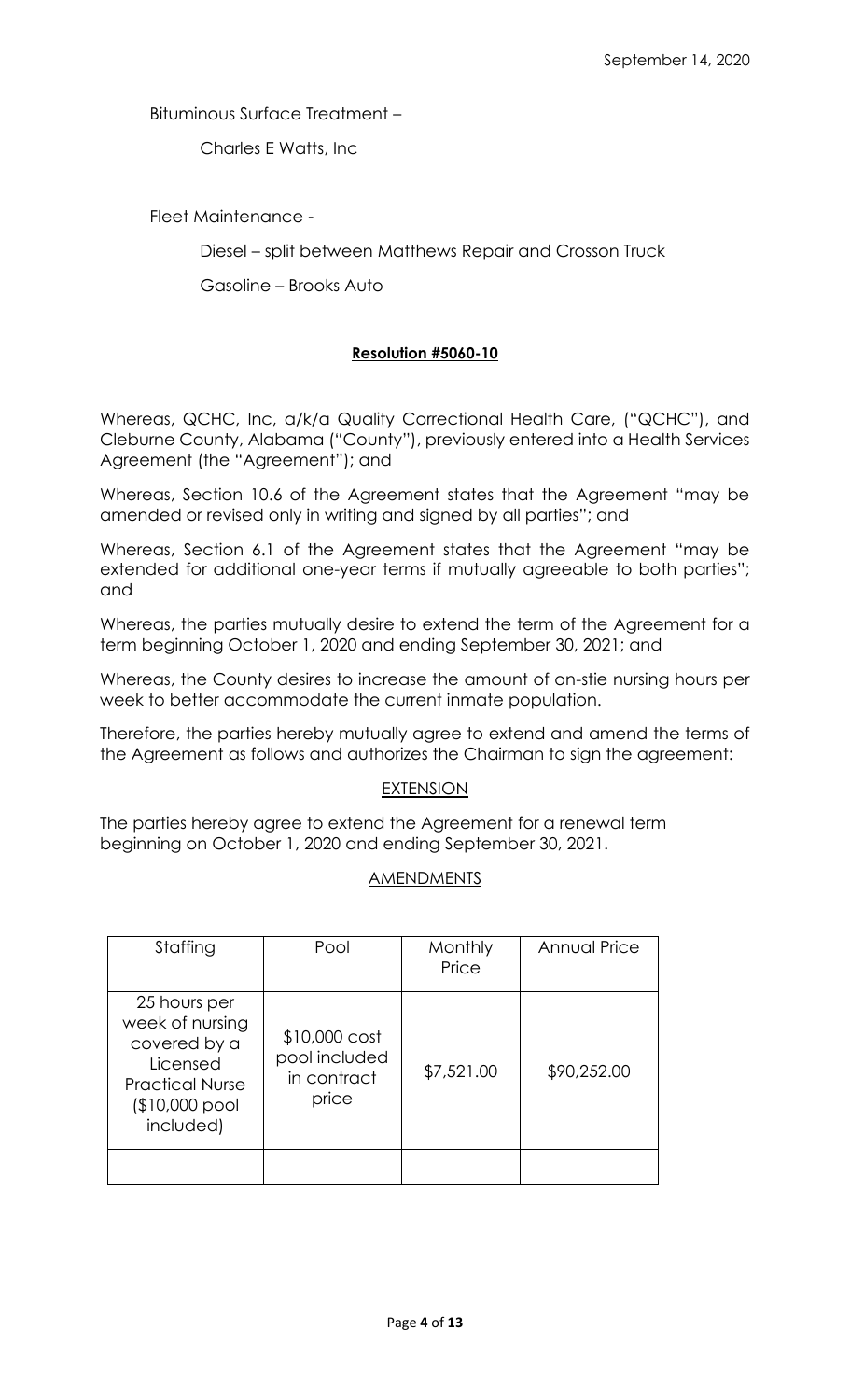Whereas, the Cleburne County Commission recognizes the need to occasionally evaluate the infrastructure system of the County to better serve its citizens; and

Whereas, the Cleburne County Commission has the legal authority to vacate public roads.

Therefore, the Cleburne County Commission authorizes the County Engineer to take all necessary steps to begin the process of closing County Road 681.

#### **Resolution #5060-12**

Whereas, the Commission is asked to renew its Long Term Detention Subsidy Contract in conjunction with the State Department of Youth Services each year.

Therefore, the Cleburne County Commission authorizes the Chairman to make this designation and sign any and all paperwork related to the renewal of this agreement / contract.

#### **Resolution #5060-13**

Whereas, the Cleburne County Commission desires to cooperate in the allocation of Rebuild Alabama Act Funds in the amount of \$400,000 to the County in exchange for the annual federal allocation, specified in the Rebuild Alabama Act as Federal Aid Exchange Funds (FAEF).

Therefore, the Cleburne County Commission authorizes the Chairman to enter into an agreement with the State of Alabama for the exchange of funds in accordance with the provisions of Act 2019-2.

## **Resolution #5060-14**

Whereas, the Cleburne County Commission wishes to improve County Road 66; and

Whereas, the State of Alabama has agreed to provide up to \$250,000 for the project.

Therefore, the Cleburne County Commission authorizes the Chairman to enter into agreement with the State of Alabama for the aforementioned funds.

#### **New Business:**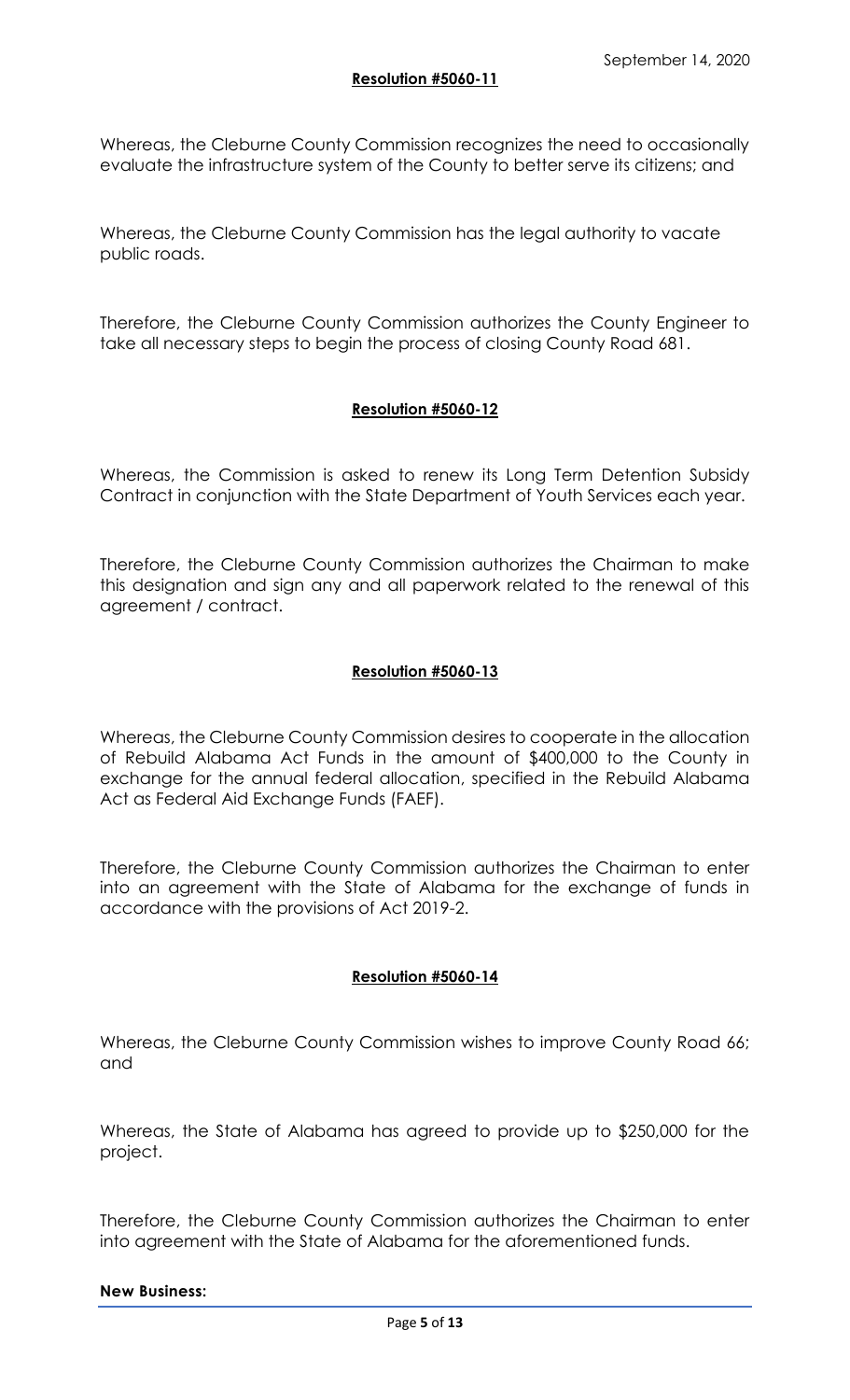# **A. Transfer EMA vehicle to Engineer**

Action as related to **Resolution #5061** Transfer EMA vehicle to Engineer

Motion made by Commissioner Jake Durham, Seconded by Commissioner Laura Cobb

In Support: Commissioners Laura Cobb, Emmett Owen, and Terry Hendrix

In Opposition: Jake Durham

Motion Passed

#### **Resolution #5061**

Whereas, Commissioner Owen believes the 2003 Dodge Ram, previously used by Search and Rescue, may be beneficial for the Road Department: and

Whereas, the truck currently belongs the EMA Department.

Therefore, the Cleburne County Commission authorizes the County Administrator to transfer the vehicle to the Engineer's inventory.

*Commissioner Jake Durham asks to amend the resolution, so the vehicle goes to the Sheriff's Department*

*Original motion carries for lack of second*

## **B. Amend Resolution# 4395-6- Court fee allocations**

Action as related to **Resolution #5062** Amend Resolution# 4395-6- Court fee allocations

Motion made by Commissioner Jake Durham, Seconded by Commissioner Emmett Owen

In Support: Commissioners Emmett Owen, Terry Hendrix, and Jake Durham

In Opposition: Commissioner Laura Cobb

Motion Passed

## **Resolution #5062**

WHEREAS, the Cleburne County Commission desires to reconsider the allocation of the additional court fee for traffic cases as defined by [AL Code § 45-15-80.09](https://law.justia.com/citations.html)  [\(2012\) ;](https://law.justia.com/citations.html) and

WHEREAS, Resolution# 4395-6 transfers the entire amount to the Gasoline Tax Fund for the improvement of roads and bridges; and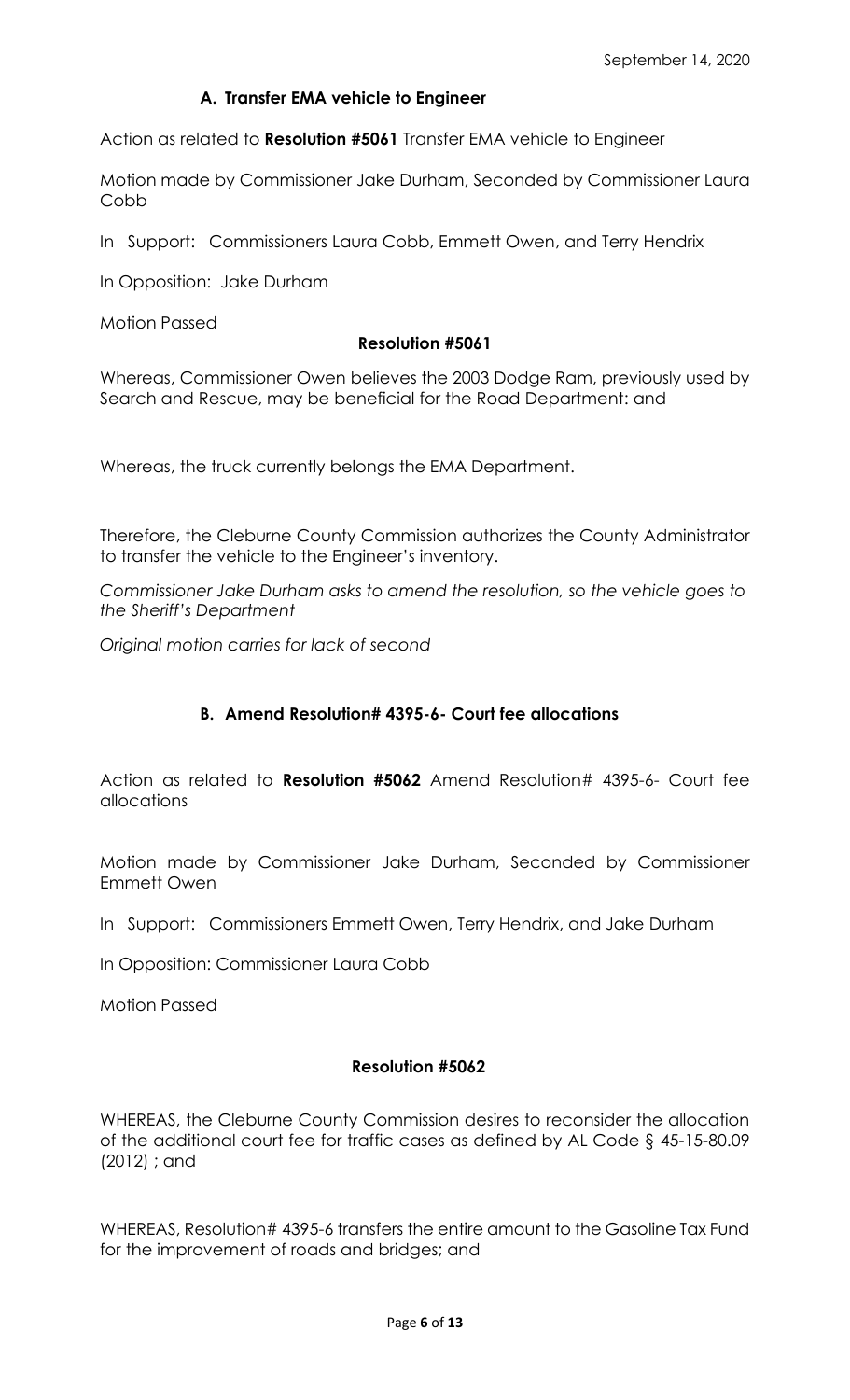WHEREAS, the Commission acknowledges that these fees would be non-existent if not for the law enforcement first issuing the citations.

Therefore, the Cleburne County Commission amends Resolution# 4395-6 to read as follows:

Whereas, the Cleburne County Commission recognizes the need to provide the citizens of Cleburne County with the best possible infrastructure available as well as the assurance that law enforcement presence is a top priority for the safety and economic advancement of the county; and

Whereas the Cleburne County Commission requested the passage of a bill, which was enacted by the Legislature of Alabama, that added an additional fee of \$30.00 to traffic cases filed in the Circuit Court, District Court, or any municipal court in Cleburne County; and

Whereas, the revenues that are a result of the legislation are deposited into the General Fund as directed by the aforementioned code.

Therefore, the Cleburne County Commission authorizes 50% of the funds collected as a result of the said legislation to be transferred monthly from the General Fund to the Gasoline Tax Fund, to be utilized by the Cleburne County Highway Department for the improvement of the county's road and bridge infrastructure and the remaining 50% is to be used to fund the second investigator position that has been previously created by Resolution #4280-4.

*Commissioner Terry Hendrix asks where the extra money would go when put into the general fund*

*County Administrator Kim Brown states the 50% would stay in the general fund*

*Commissioner Terry Hendrix asks if that statement needs to be put in the resolution for clarification.*

*Commissioner Jake Durham wants to put 50% toward the Sheriff's Department* 

*Commissioner Terry Hendrix says the resolution would then have to change*

*Commissioner Jake Durham wants to amend the resolution to say 50% road department and 50% sheriff's department*

*County Administrator Kim brown states there is a separate fund for the sheriff's department*

*Commissioner Emmett Owen wants to use the extra money for the Sheriff departments vehicles*

*Commissioner Terry Hendrix asks to line item each expense, so it comes through the Commission*

*Commissioner Jake Durham states one the money is transferred to the Sheriff's Department the Commission has no control of what expenses is bought with it*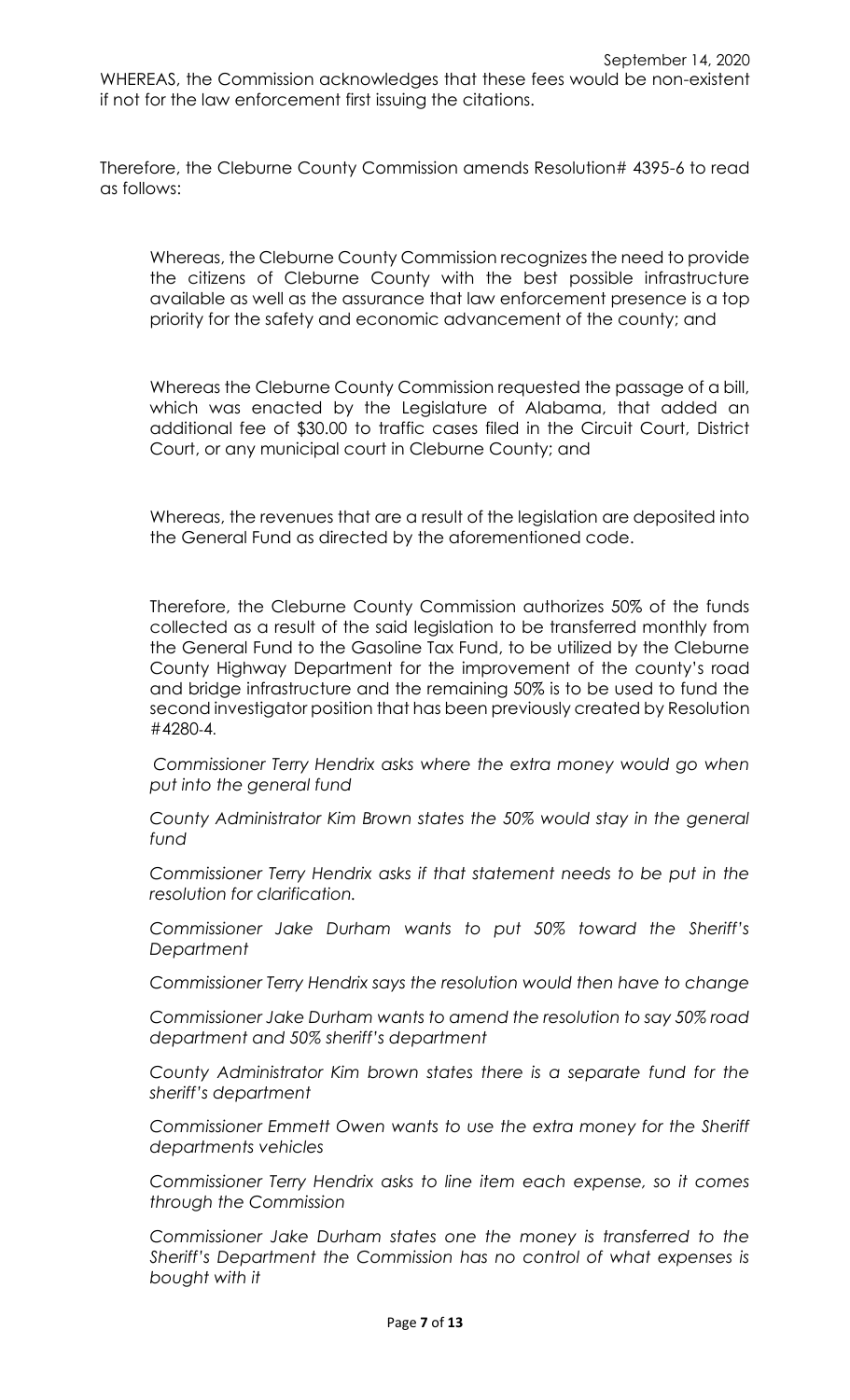*Commissioner Laura Cobb states there are two resolutions for the Sheriff's Department Investigator and item C secures their funding*

*Commissioner Jake Durham says 50% could be put in General Fund*

*Commissioner Terry Hendrix states that if the money is not put in specifically then it would bypass the Commission causing county problems*

*Commissioner Emmett Owen states the money could stay in General Fund and what is left over could go toward the Sheriff's Department and to line item the expenses that way*

*Commissioner Laura Cobb states if that is the way it would be done the Investigator position would not have the extra secure funds*

*County Attorney Jason Odem states that 50% to Gasoline Tax and 50% to fund the Investigator work with Item C and the Original motion covers it all*

Original motion stands

# **C. Amend Resolution# 4280-4- Investigator position funding**

Action as related to **Resolution #5063** Amend Resolution# 4280-4- Investigator position funding

Motion made by Commissioner Laura Cobb, Seconded by Commissioner Terry **Hendrix** 

In Support: Commissioners Emmett Owen, Laura Cobb, Terry Hendrix, and Jake Durham

In Opposition: None

Motion Passed

#### **Resolution #5063**

WHEREAS, the Cleburne County Commission wishes to amend Resolution #4280- 4.

THEREFORE, the Cleburne County Commission amends the Resolution to read as follows:

Whereas, the Cleburne County Sheriff has approached the Commission requesting to establish a second investigator position within the Sheriff's Department; and

Whereas, the Sheriff's Department Funds have been fully exhausted and can no longer sustain the position; and

Page **8** of **13** Whereas, the Commission understands the importance of the position as crime in Cleburne County has doubled in the last ten years.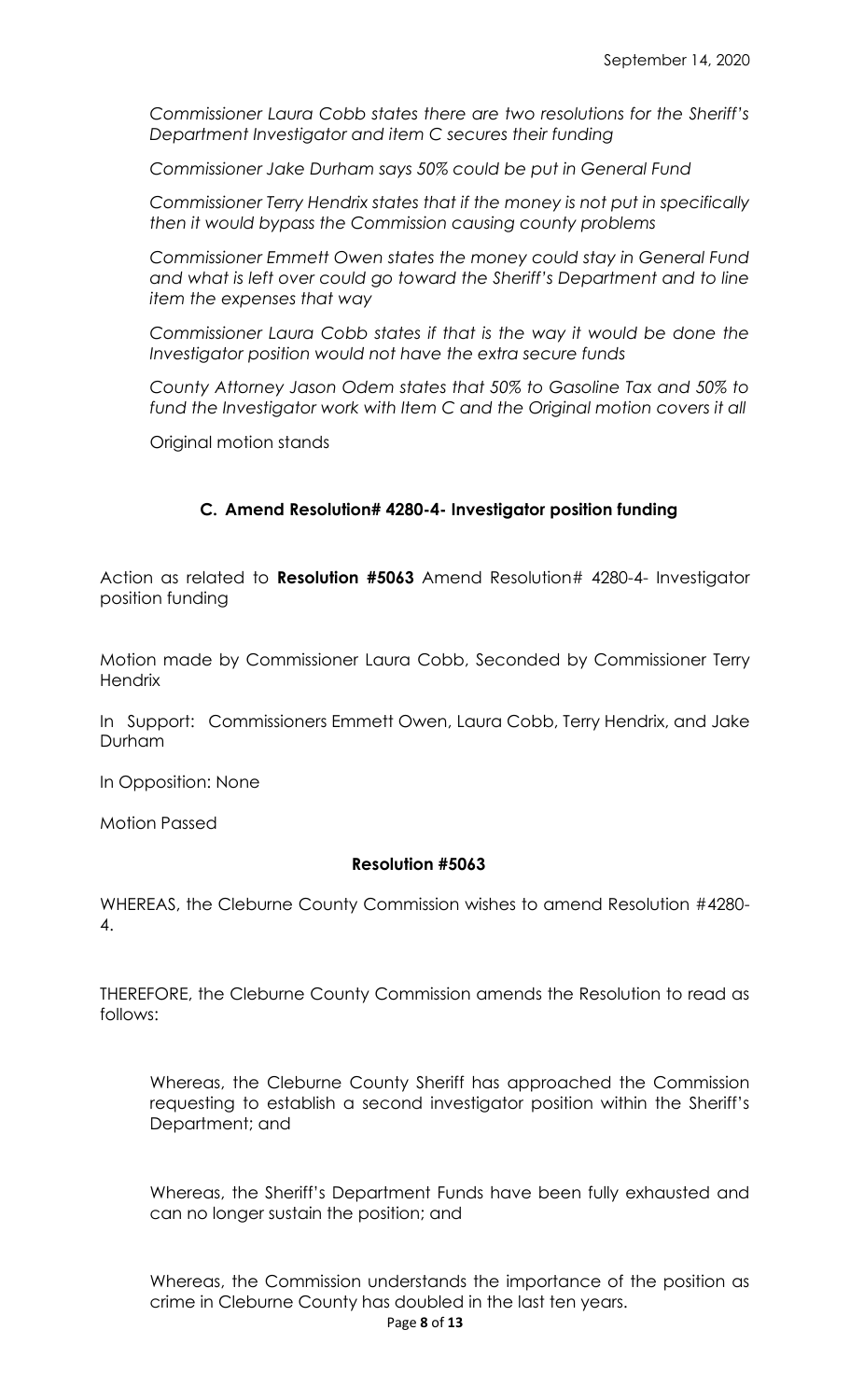Therefore, the Cleburne County Commission agrees to include the second investigator position as an ongoing addition to the Sheriff Department organizational chart to be fully funded from the General Fund each year.

# **D. Industrial Development Board Agreement**

Action as related to **Resolution #5064** Industrial Development Board Agreement

Motion made by Commissioner Jake Durham, Seconded by Commissioner Emmett Owen In Support: Commissioners Emmett Owen, Terry Hendrix, Jake Durham, and Laura Cobb

In Opposition: None

Motion Passed

#### **Resolution #5064**

WHEREAS, the Cleburne County Commission desires to assist the City in their efforts to fund economic and industrial development.

NOW, THEREORE, the Cleburne County Commission agrees to allocate the sum of \$50,000 each year for fiscal years 21, 22, and 23.

*Commissioner Terry Hendrix asks to table after budget*

Motion made by Commissioners Emmett Owen and Terry Hendrix

## **E. Approve Purchase of Fire Alarm System**

Action as related to **Resolution #5065** Approve Purchase of Fire Alarm System

Motion made by Commissioner Emmett Owen, Seconded by Commissioner Laura Cobb

In Support: Commissioners Laura Cobb, Emmett Owen, and Jake Durham, Terry **Hendrix** 

In Opposition: None

Motion Passed

#### **Resolution #5065**

Whereas, the Fire Marshal has inspected the jail, and the fire alarm system has not passed the inspection; and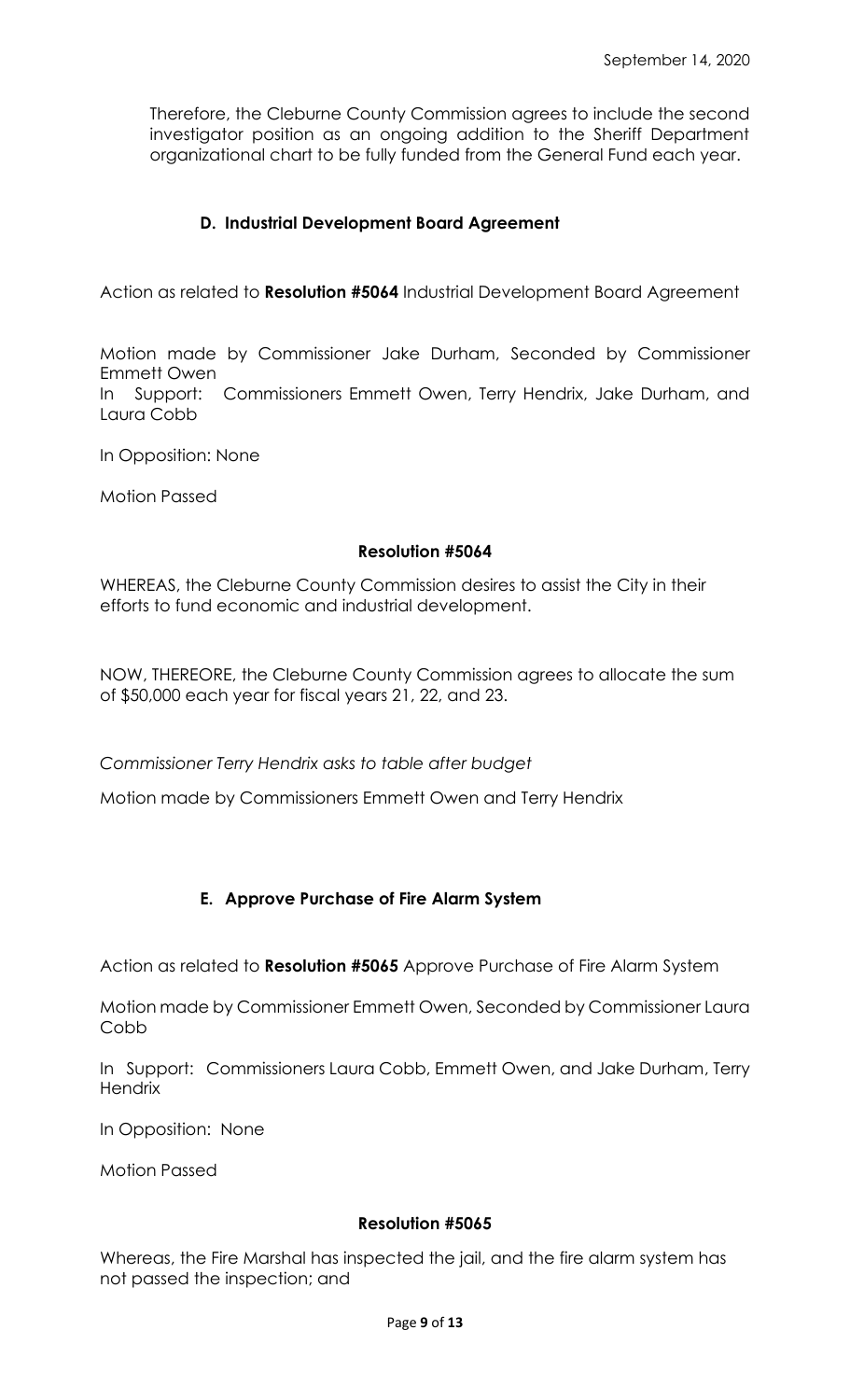Whereas, the current system is obsolete, and parts needed for repairs cannot be purchased; and

Whereas, fire watch personnel have been put into place until the new system can be purchased and installed; and

Whereas, the Commission has asked to approve all purchase orders over \$15,000.

Therefore, the Cleburne County Commission approves the purchase of the fire alarm system for the jail as a valid public works project to repair the defective system at this critical County property.

*Commissioner Laura Cobb asks to use the \$14,500 that was going to replace the siren towers to replace the fire alarm system in the jail*

# **F. Amend Comp Policy**

Action as related to **Resolution #5066** Amend Comp Policy

Motion made by Commissioner Laura Cobb, Seconded by Commissioner Emmett Owen

In Support: Commissioners Laura Cobb, Emmett Owen, and Jake Durham, Terry **Hendrix** 

In Opposition: None

Motion Passed

## **Resolution #5066**

Whereas, the Personnel Policies and Procedures requires all proposed changes to said policies and procedures be posted in county offices at least ten (10) calendar days before they will be considered for adoption by the Commission; and

Whereas, the Cleburne County Commission has met those obligations; and

Whereas, the Commission believes it is necessary to amend the modified Compensatory Time policy to reduce county costs.

Therefore, the Cleburne County Commission approves the attached policy to be implemented immediately.

## **G. Annex Armory as an extension of the courthouse**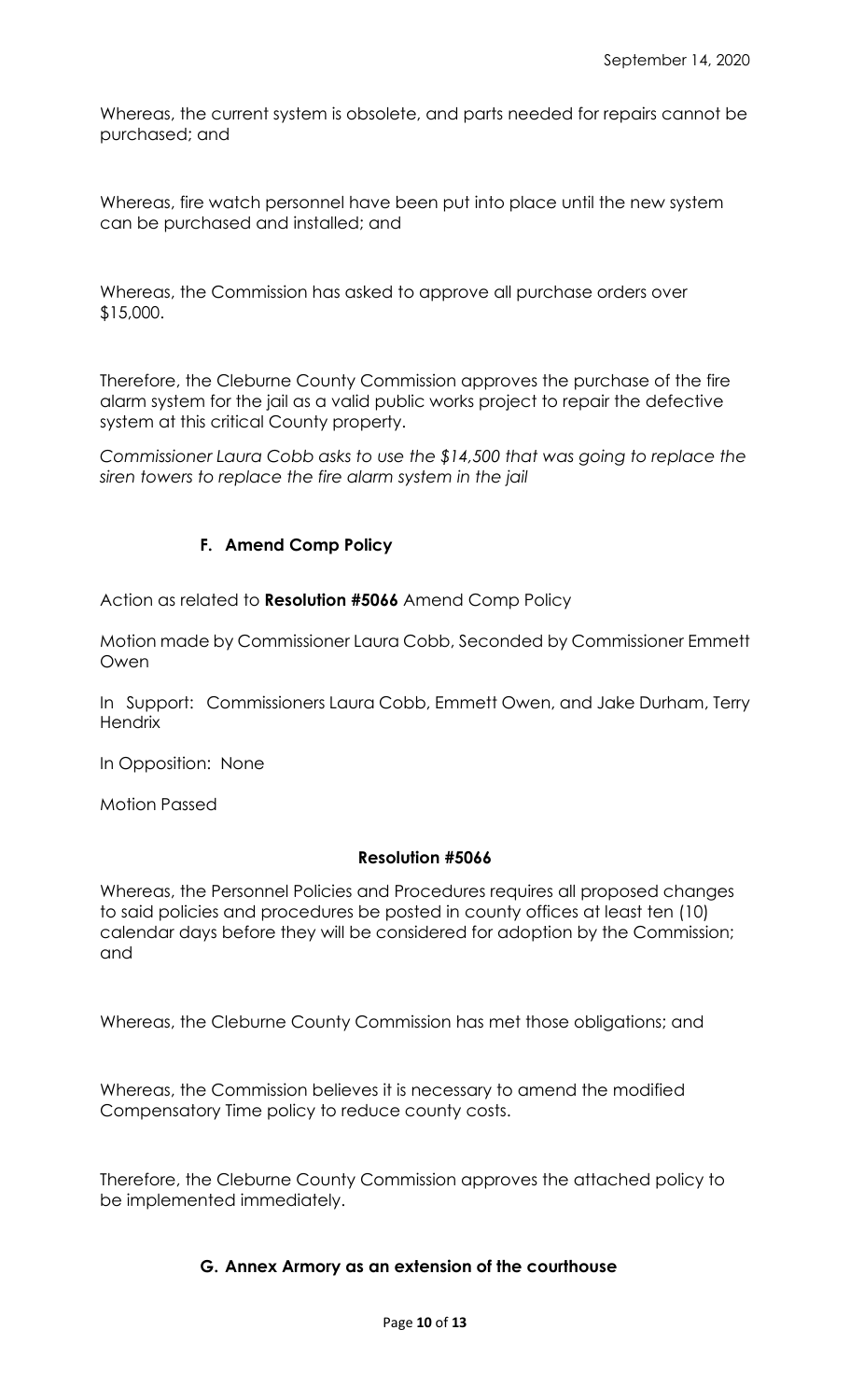courthouse

Motion made by Commissioner Terry Hendrix, Seconded by Commissioner Laura Cobb

In Support: Commissioners Laura Cobb, Emmett Owen, and Jake Durham, Terry **Hendrix** 

In Opposition: None

*Commissioner Terry Hendrix asks to amend the resolution for year 2020 through 2021*

Amended Motion Passed

#### **Resolution #5067**

WHEREAS, the COVID-19 pandemic has created the need for social distancing as required by the public health orders of Governor Ivey, and;

WHEREAS, the Grand Juries of Cleburne County cannot socially distance in the Grand Jury room of the Cleburne County Courthouse; and

WHEREAS, the District Attorney has requested additional space as options to conduct Grand Jury sessions; and

WHEREAS, the Heflin Armory has been identified as a satisfactory location; and

WHEREAS, the sites need to be designated as annex locations of the Courthouse for conducting Grand Jury sessions;

THEREFORE, the Cleburne County Commission hereby adopts the Heflin Armory as Cleburne County Courthouse Annex for the Calendar year 2020 and 2021 beyond for use by the Grand Jury of Cleburne County, Alabama.

## **I. Library MOU**

Action as related to **Resolution #5068** Library MOU

Motion made by Commissioner Terry Hendrix, Seconded by Commissioner Emmett Owen

In Support: Commissioners Laura Cobb, Emmett Owen, and Jake Durham, Terry **Hendrix** 

In Opposition: None

Motion Passed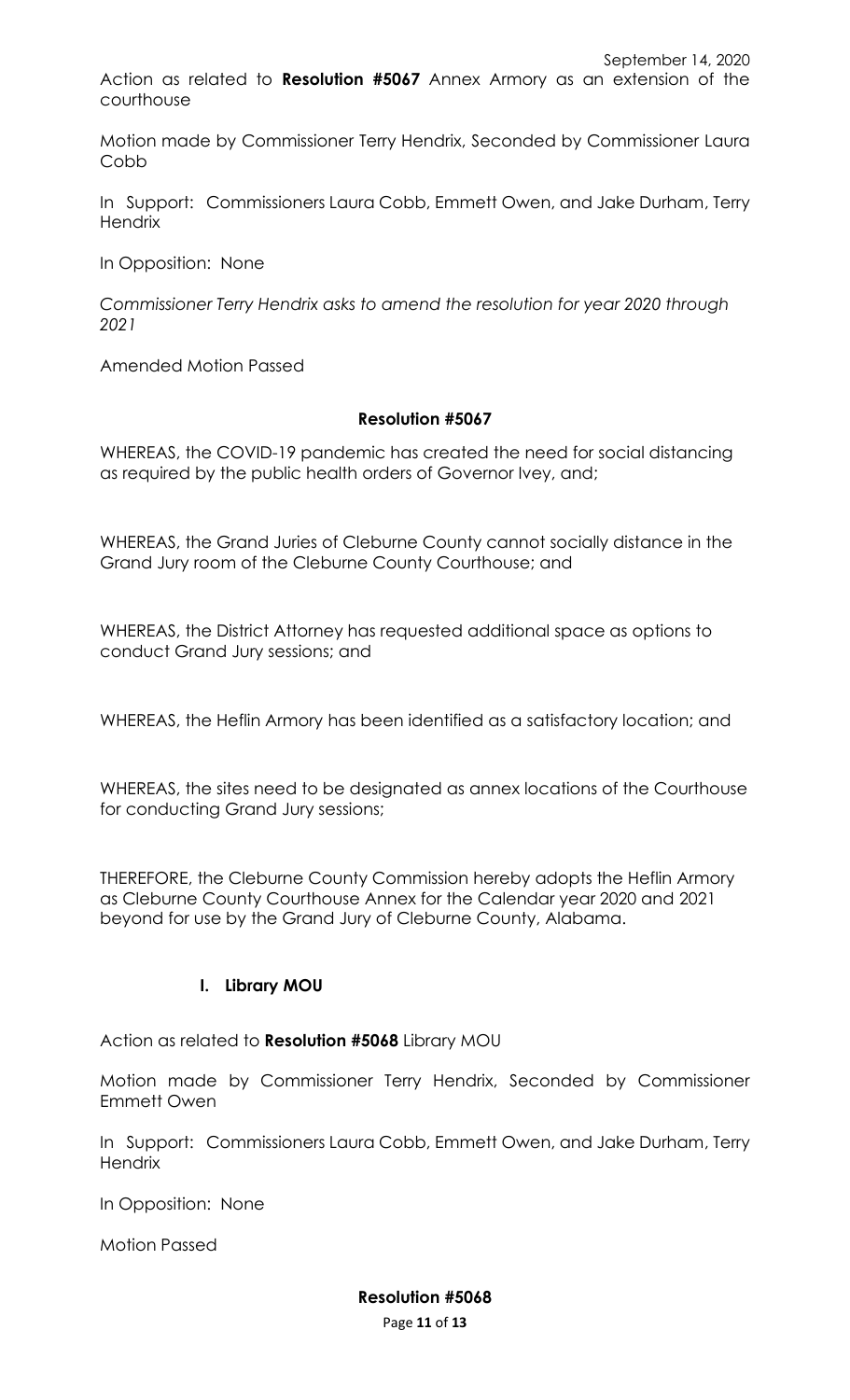Whereas, the Cleburne County Commission believes it is necessary to hold the Library accountable for the valid use of public funds; and

Whereas, the Commission wishes to have a record of all paid invoices and receipts for purchases related to the Lucille Morgan Public Library appropriations.

Therefore, the Cleburne County Commission authorizes the Chairman to enter into a Memorandum of Understanding with the Lucille Morgan Public Library for all future appropriations.

*Commissioner Emmett Owen asks the Commission to step up and give guidance to the Library as they have gone through a lot of changes recently and ask that they make a commitment to helping all elected officials* 

## **J. Roadside Maintenance**

Action as related to **Resolution #5069** Roadside Maintenance

Motion made by Commissioner Jake Durham, Seconded by Commissioner Laura Cobb

In Support: Commissioners Laura Cobb, Emmett Owen, and Jake Durham, Terry **Hendrix** 

In Opposition: None

Motion Passed

#### **Resolution #5069**

WHEREAS, the Cleburne County Commission must from time to time seek bids for certain supplies, equipment, and services in order to ensure efficient and effective operations of county initiatives while ensuring all state purchasing laws are abided by.

Therefore, the Cleburne County Commission authorizes the County Engineer to seek bids for road side maintenance

## **Reports from staff:**

- *A.* County Administrator Kim Brown has no updates*.*
- B. County Engineer Lee Estes has no updates.
- C. County Attorney Jason Odom has no updates.

## **Old Business:**

There is no Old Business to attend to this meeting.